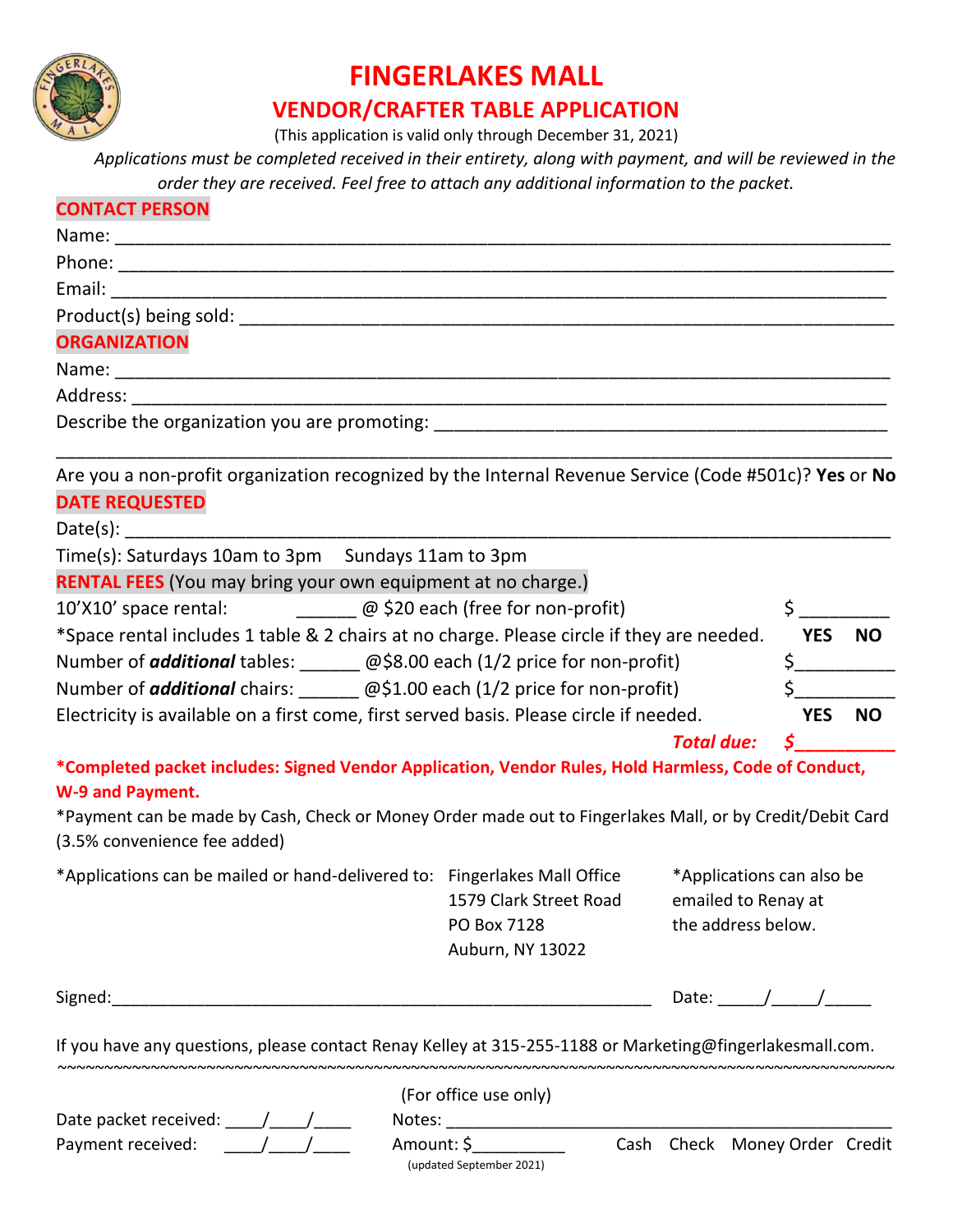## **FINGERLAKES MALL VENDOR TABLE RULES & REGULATIONS**

Fingerlakes Mall Management reserves the right to terminate this agreement if the vendor is found in violation of any of these policies.

1. Booth will be used for the sole purpose of displaying and fundraising for matters that are stated in the vendor application and do not compete with any of the mall's current tenants.

2. Vendors are not allowed to intercept shoppers in any way, such as calling out to them or physically stopping them. No hawking, peddling or other selling is allowed outside of your assigned area.

3. The vendor table must be manned by someone 18 years or older at all times. Fingerlakes Mall assumes no responsibility for vendor's property

4. If you bring children with you, you are responsible for their safety and behavior. Please keep them in your sight at all times. Children are not permitted to wander the mall or to disrupt other vendors.

5. Display table is to be kept neat at all times. Clear area of all debris when leaving. Vendors will be responsible for damage to any mall property including rented tables and chairs.

6. Flyers/brochures are to be kept at your table only. Posting them throughout the mall, on tables or on vehicles in the parking lot is not allowed.

7. We will make every effort to accommodate location requests, but your location is ultimately decided at the discretion of Mall Management. You will be notified of your location by email the Thursday prior to the event.

8. Electricity will be provided on a first come, first served basis. Please be sure that all cords are covered to avoid a tripping hazard. You will be placed as close as possible to an outlet, but it is suggested that you bring an extension cord.

9. Displays are limited to 6 feet in height unless previous arrangements are made with Mall Management. Your table/display should not block any doors, store fronts or walkways.

10. Vendor acknowledges that photos may be taken and used for Fingerlakes Mall promotions on our website and social media unless requested otherwise by the vendor.

11. Sound systems and/or music should not be played unless granted prior permission from Mall Management.

12. *Refunds are not available*, but if you cancel within 24 hours of the event, your payment can be used toward another date of your choice.

13. Many variables contribute to the success of your vendor table such as choice of product, pricing, foot traffic and more. Fingerlakes Mall makes no guarantee in regards to a minimum amount of sales.

### 14. **Vendor is responsible for following all local, state, CDC and Health Department regulations.**

 $Signed:$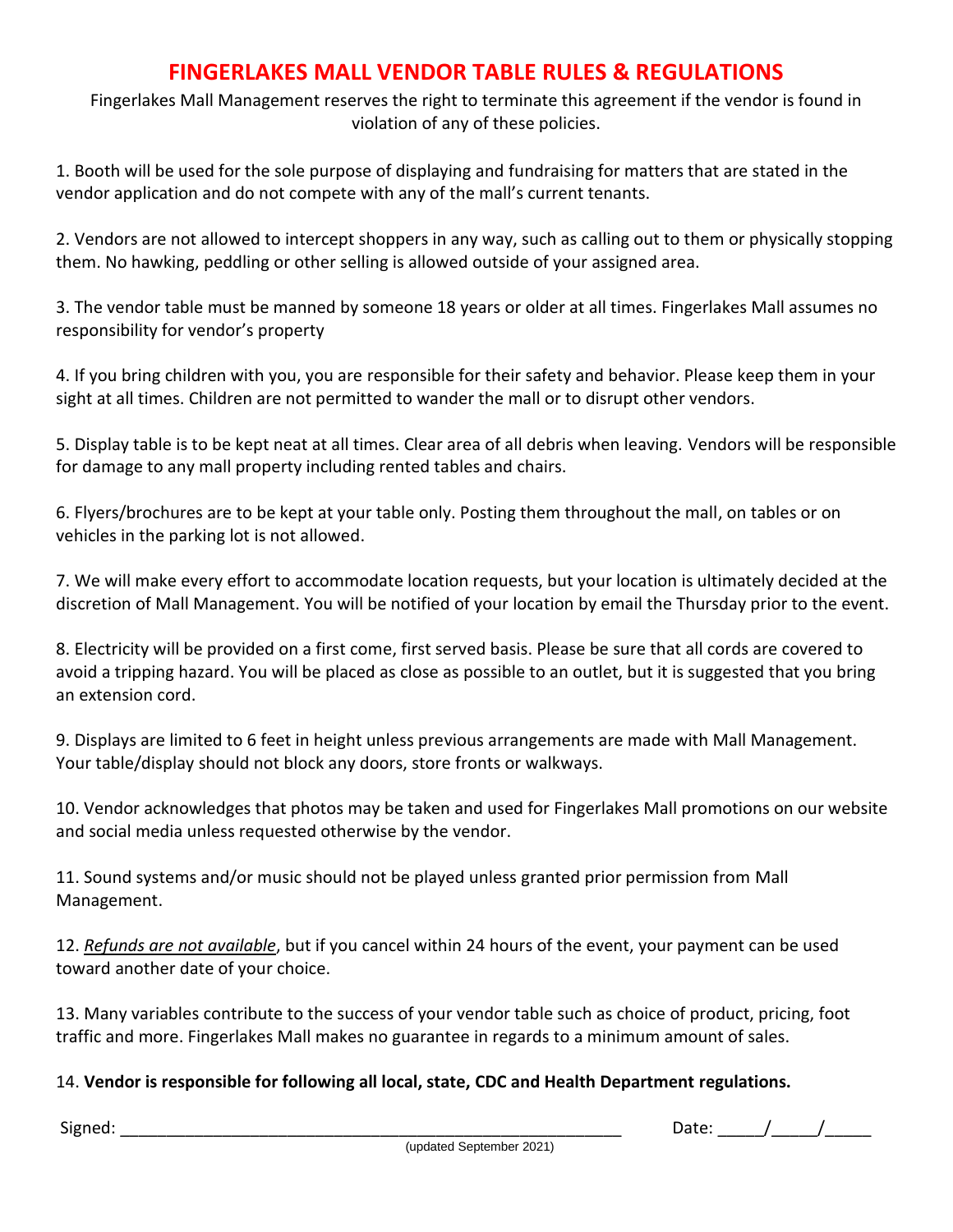

## **FINGERLAKES MALL HOLD HARMLESS AGREEMENT (for vendors)**

**\_\_\_\_\_\_\_\_\_\_\_\_\_\_\_\_\_\_\_\_\_\_\_\_\_\_\_\_\_\_**agrees to defend, indemnify and hold Fingerlakes Mall Acquisition, LLC and the Fingerlakes Mall, their officers, agents, employees and trustees and directors, harmless from all injury or loss claims and/or damages to any person or property arising from, related to, or in any way connected with the use of Fingerlakes Mall property or any conduct undertaken.

**\_\_\_\_\_\_\_\_\_\_\_\_\_\_\_\_\_\_\_\_\_\_\_\_\_\_\_\_\_\_** further waives the right to assert any claim for loss, costs, injury or damages against Fingerlakes Mall, their officers, present or arising at any time in the future, arising from, related to, or in any way connected with the use of Fingerlakes Mall property or any conduct undertaken by

**\_\_\_\_\_\_\_\_\_\_\_\_\_\_\_\_\_\_\_\_\_\_\_\_\_\_\_\_\_\_**during the period of **\_\_\_\_/\_\_\_/\_\_\_\_**

**to 12/31/2021.**

By signing below, I acknowledge that I have read and understand the Fingerlakes Mall Hold Harmless Agreement. I further acknowledge that I am at least 18 years old, and I am authorized to sign on behalf of all occupants of my vendor table.

**Signature of Vendor: Comparison and Signature of Vendor: Comparison and Signature of Vendor:** 

**Date signed: \_\_\_\_\_/\_\_\_\_\_/2021** 

**Thank you from your friends at the Fingerlakes Mall. 1579 Clark St. Rd. Auburn, NY 13022**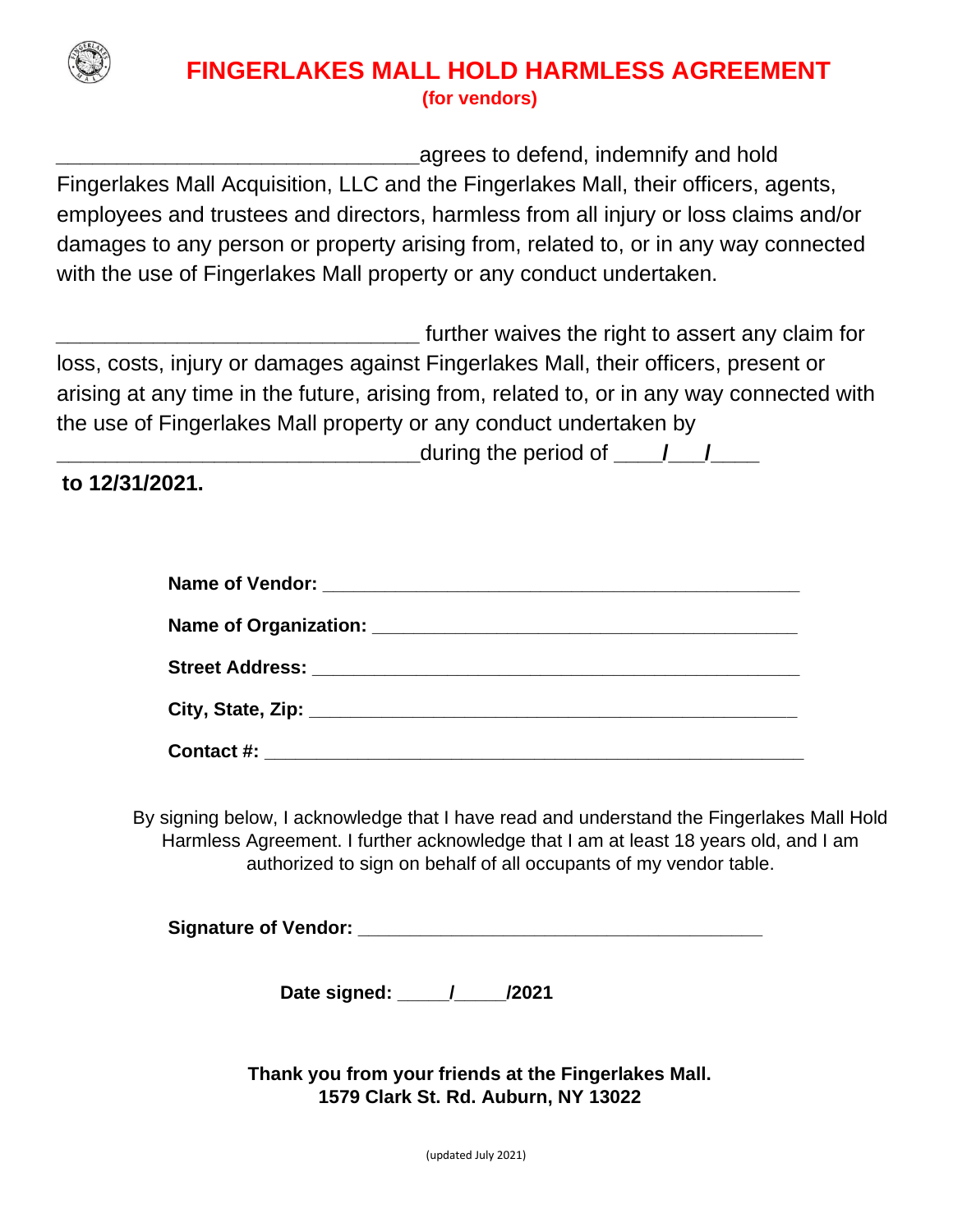## **Fingerlakes Mall Code of Conduct**



#### **Fingerlakes Mall is committed to providing an enjoyable shopping experience for our customers. When visiting, please adhere to our Code of Conduct. Fingerlakes Mall is private property and any violation can result in expulsion from the property and any other legal remedies that Mall Management deems necessary.**

#### *Conduct*

- Any conduct or activity that is disorderly, disruptive, threatening or interferes with the safety and well-being of any of our businesses, guests or any well-being of the property is prohibited. These include, but are not limited to:
- $\circ$  Running, horseplay, spitting, throwing objects or any other disorderly conduct
- o Using loud and/or offensive language, offensive gestures, or racial, religious or anti-semetic, gender, or ethnic slurs
- o Intimidating behavior by individuals or groups
- o Loitering, blocking storefronts or walkways
- $\circ$  Picketing, protesting, petitioning or other activities that hinder shopping activity or disrupt businesses
- Bicycles, scooters, skateboards, hover boards, roller skates/blades, heelys and other personal transportation devices are prohibited within the mall.
- Walking through planters, walking on brick borders surrounding planters or fountains, or reaching into fountains is prohibited.
- Violence, threats of violence, physical abuse or hostility of any kind is grounds for removal from the property and possible banishment from the mall for a period of time.
- Engagement in any sexual activity including, but not limited to, using sexually explicit language, engaging in sexual conduct or engaging in excessive displays of affection are prohibited.
- Anyone found consuming alcohol or marijuana/cannabis, or found to be inebriated, or intoxicated or under the influence of any legal or illegal substance will be asked to leave the property immediately.
- Smoking of any kind including electronic and vapor smoking devices is prohibited within the building.

#### *Solicitations*

- Any form of solicitation including, but not limited to: distribution of any flyers, handbills, leaflets or other marketing materials or commercial advertising requires prior consent of Mall Management. Any items found throughout the mall without this consent will be removed.
- All sales outside of tenant stores must be pre-approved and have paperwork on file with the Mall Management.

#### *Violations of the Law*

- Violation of any local, state or federal law is prohibited. This includes, but is not limited to:
- o Property damage, defacing or damaging of personal property, graffiti
- $\circ$  Possession of any type of weapon except those carried by authorized law enforcement.

#### *Photography*

• Prior permission must be given by Mall Management to take photos or videos of any mall property.

#### *Clothing/Attire*

- All guests must wear appropriate attire including shirts and shoes.
- All local, state, CDC and Health Department regulations are to be followed while at the Fingerlakes Mall. Masks that cover the entire face, such as ski masks, are prohibited.

#### *Minors*

• Children 12 years or younger must be accompanied by a responsible adult at all times.

#### *Parking*

• The parking area is private property and is intended for the use of mall guests, tenants, and employees. Vehicles must park in designated spaces. Violators are subject to tickets and/or towing at the owner's expense. Overnight parking is not permitted without prior approval from Mall Management.

#### *Dogs/Service Animals*

- Only Service Dogs, dogs of mall tenants, and those only going to and from a mall tenant are allowed.
- Dogs must be leashed (6ft maximum) or in a carrier, and under the owner's supervision at all times.
- Dogs must be in compliance with all laws including licensing and vaccinations.
- Dogs must be taken outside to urinate/defecate, and owners must clean up and properly dispose of defecation.
- Dogs must not cause disturbances such as loud barking, aggression, or being destructive.

Signature of Renter:  $\sqrt{a^2 + b^2}$